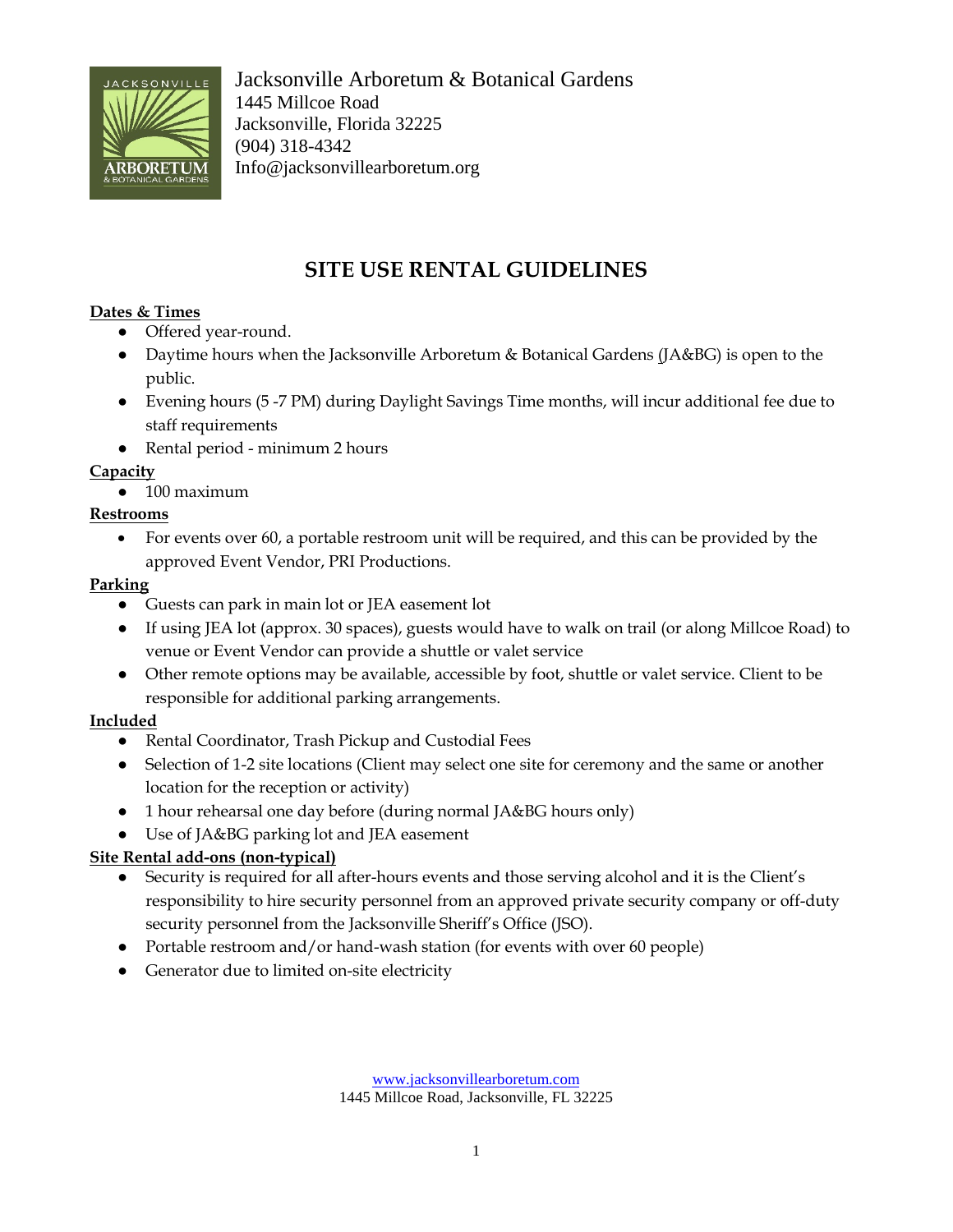## **TERMS AND CONDITIONS (See additional details in Rental Agreement)**

#### **General**

- Event party must abide by all rules and regulations posted at the Arboretum & on its website
- Since JA&BG is open to the public 7 days a week, there will be other visitors enjoying the during an event. JA&BG will provide event signs to steer visitors away from event activities but cannot prevent visitors from observing or approaching the event area.
- No smoking on the premises
- No dressing rooms are available
- No rice, birdseed or confetti may be thrown
- No balloon, dove or butterfly releases
- No flammable candles, torches or other such flames may be used including sparklers
- Soap bubbles and flower petals allowed if leftovers removed
- Client event signs and banners must be approved by JA&BG and contained within rental area. JA&BG will provide private event signage to inform public.
- No tacking, pinning, nailing or taping to any trees, shrubs or built surfaces & no plants may be covered or disturbed.
- No refunds for inclement weather; Client responsible for making alternate arrangements
- Alcohol may only be served by a caterer or other person who is properly licensed by the State of Florida to dispense alcoholic beverages and shall be confined to the Rental Site.

#### **Reservations & Deposit**

- Site Rental Reservation Application must be submitted to secure a 10-day provisional booking date.
- Event location(s) and event date are not guaranteed until a signed *Site Use Rental Agreemen*t and a non-refundable deposit equal to 50% of total rental charge due are received with balance due 30 days prior to event. Failure to pay within 30 days prior will result in forfeiture of deposit and cancellation of reservation.
- Rental period includes all set-up, event, and breakdown including removal of all event items from site and area returned to its original condition.
- \$250 damage deposit, payable 30 days prior to event and refundable 10 days after event if no damage.

#### **Cancellations/refunds**

- Cancellations and refunds must be requested in writing (email or regular mail)
- The 50% deposit is non-refundable in its entirety.
- The balance of any other remaining payments received will be refunded, less the appropriate percentage of the total rental charges representing liquidated damages based on time of written cancellation notice. See Site Use Rental Agreement for details.

#### **Insurance & Licenses**

● Client must obtain insurance, which is short-term special event coverage for those hosting/organizing an event at a specific venue (The Arboretum). Client shall be required to purchase or show proof of required coverage and the City of Jacksonville and the Jacksonville Arboretum & Botanical Gardens will be named in the policy as Additional-Insureds.

> [www.jacksonvillearboretum.com](http://www.jacksonvillearboretum.com/) 1445 Millcoe Road, Jacksonville, FL 32225